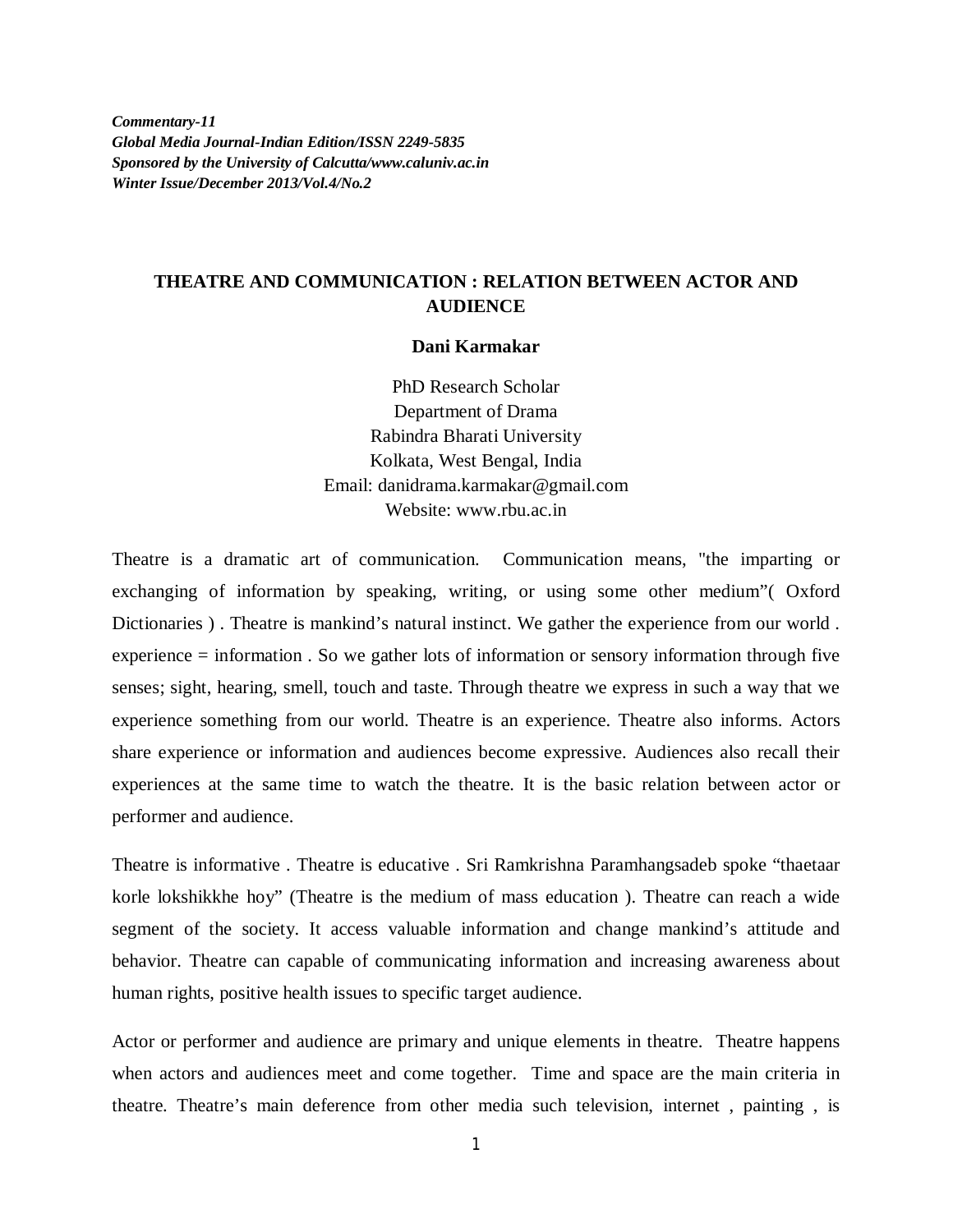physical presence of two living elements . Theatre is living breathing art form , Where live actors present on stage in front of live audiences . According to Brook, 'the only thing that all forms of theatre have in common is the need for an audience' ( Peter Brook, The Empty Space, p. 142) . S. Barranger Comments at 'Theatre: A Way of Seeing': ". . . theatre's living quality – its immediacy, aliveness , spaces and spectators ."( Milly S. Barranger , Theatre: A Way of Seeing , Cengage Learning, 2005 , page 2) . Badal Sircar commented , "Communication is essential in every art form; the artist communicates to other people through literature, music, painting, acting. But the methods of communication are different. A writer writes—he does not have to be present when his writing is being read. So it is with the painter and the sculptor. In cinema, the film artists do not have to be present when the film is being projected. But in the theatre, the performers have to be present when the communication takes place. This is a fundamental difference. Theatre is a live show, cinema is not. In theatre, communication is direct; in cinema it is through images" (Badal Sircar , "The Third Theatre" On Theatre, Calcutta: Seagull Books 2009. ). British theatre director Peter Brook stated, ''I can take any empty space and call it a bare stage. A man walks across this empty space whilst someone else is watching him, and this is all that is needed for an act of theatre to be engaged.''(Peter Brook , The Empty Space , London, Penguin , 1968 , page – 11) Theatre creates human connection. Peter Brook insists "hidden impulse of man" which is the main inherent human emotion . This human emotion produces communication between actors and audiences. In theatre, there have 5 ways of communication :

> Actor -> Character Actor-> Actor Actor -> Audience Audience -> Actor Audience -> Audience

In Bharat's Natya Shastra , 'natya' is known as "Drishya-kavya"(visual poetry) .Its means an epic poem that is enacted . Compare with classical theatre , folk theatre achieves quick mass apple . It is more direct contact with audiences . Actors frequently converse with the audiences during the performances . Audiences participation is the essential part of the folk theatre . In folk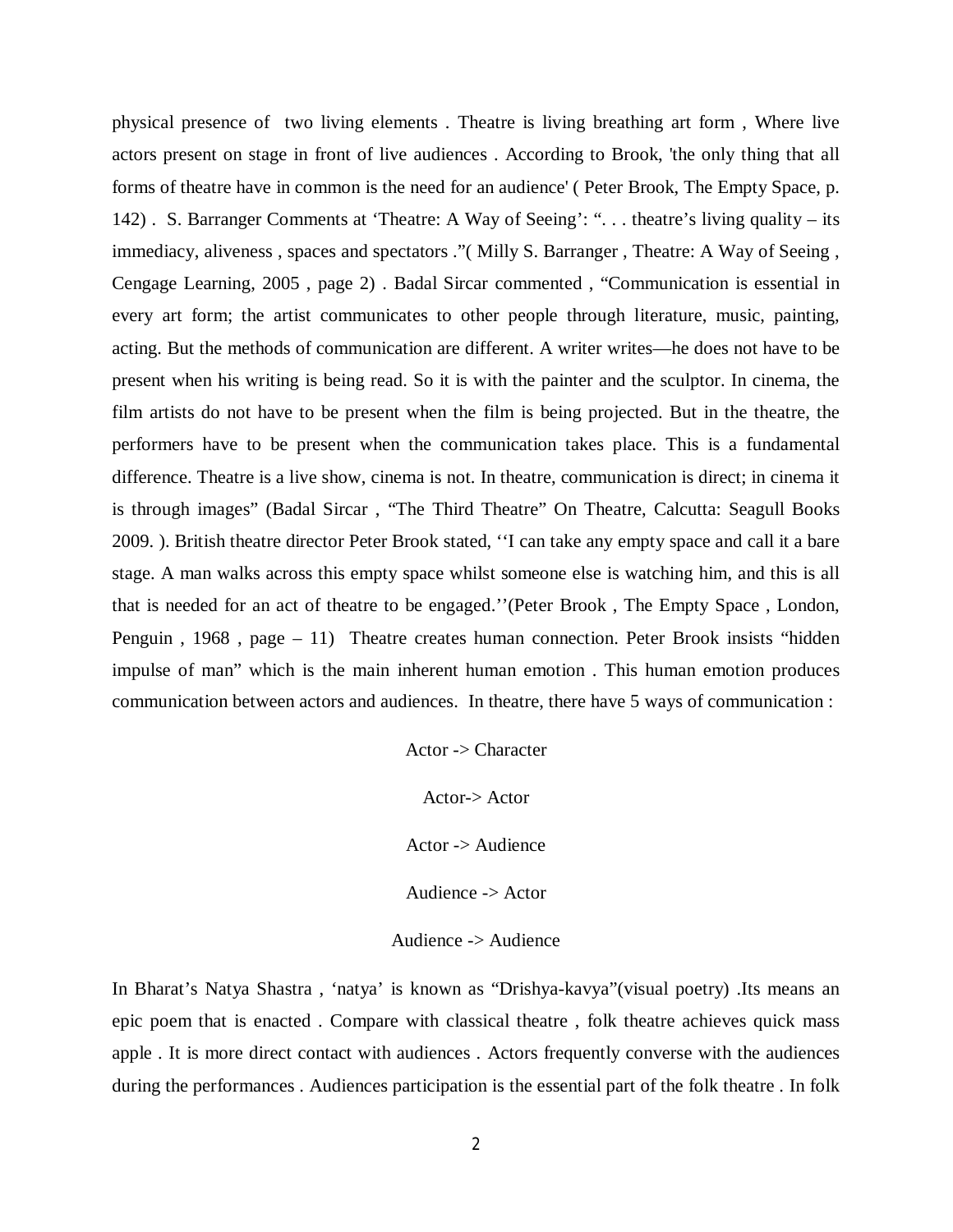theatre is basically based on mythological themes but often actors improvise with current sociopolitical issues . In West Bengal , 'Gambhira' is one of popular folk theatre where actors deliver the crisis of the time to 'Nana'(Lord Shiva) . It is the main concerned with problems of life , selfishness of the people . In modern time political messages and contemporary social issues are included in 'Gambhira' .

Oberammergau is small town of Germany , where 'Passion Play' have been performed every ten years since 1634 . The next will take place in 2010 . All performers are inhabitants of the town . Rabindranath Tagore went to go to watch the play in 1930 . More than 2000 villagers take part in this play . Each performance lasts about seven hours . The play recounts the life and death of Jesus Christ . "The town's residents vowed that if God spared them from the effects of the bubonic plague ravaging the region, they would produce a play thereafter for all time depicting the life and death of Jesus. The death rate among adults rose from one in October 1632 to twenty in the month of March 1633. The adult death rate slowly subsided to one in the month of July 1633. The villagers believed they were spared after they kept their part of the vow when the play was first performed in 1634."(Wikipedia) . James Shapiro described , "important look at the unpredictable and sometimes tragic relationship between art and society, belief and tolerance, religion and politics." (James Shapiro , "Oberammergau: The Troubling Story of the World's Most Famous Passion Play" , Vintage , 2001)) 'Bhagavathams' a folk theatre of Andhra Pradesh , where actors and audiences both are participate in this theatre as a ritual .

In the present century theatre activists emphasis on the concept of "intimacy" and "audience participation" to develop the relation between actor and spectator or 'spect-actor' . In proscenium theatre high level stage is used to keep distance from the spectators . During the performance actors are acted in light and audiences are sited in darkness. Later  $20<sup>th</sup>$  century, theatre's "fourth wall" concept was broken down . Audiences were vital part of the theatre practice . They are assumed to be a character in a play . In 1947 ,The Living Theatre of New York City , engaged direct personal and physical contact with spectators .

Theatre uses as a development tool in our society . Theatre has the potential to address something . There are many theatre forms : theatre for prisons , feminist theatre , theatre for positive health , theatre for deaf , community theatre , homosexual theatre, theatre for education , theatre for aged , theatre for development , black theatre etc. . Helen Nicholson uses "applied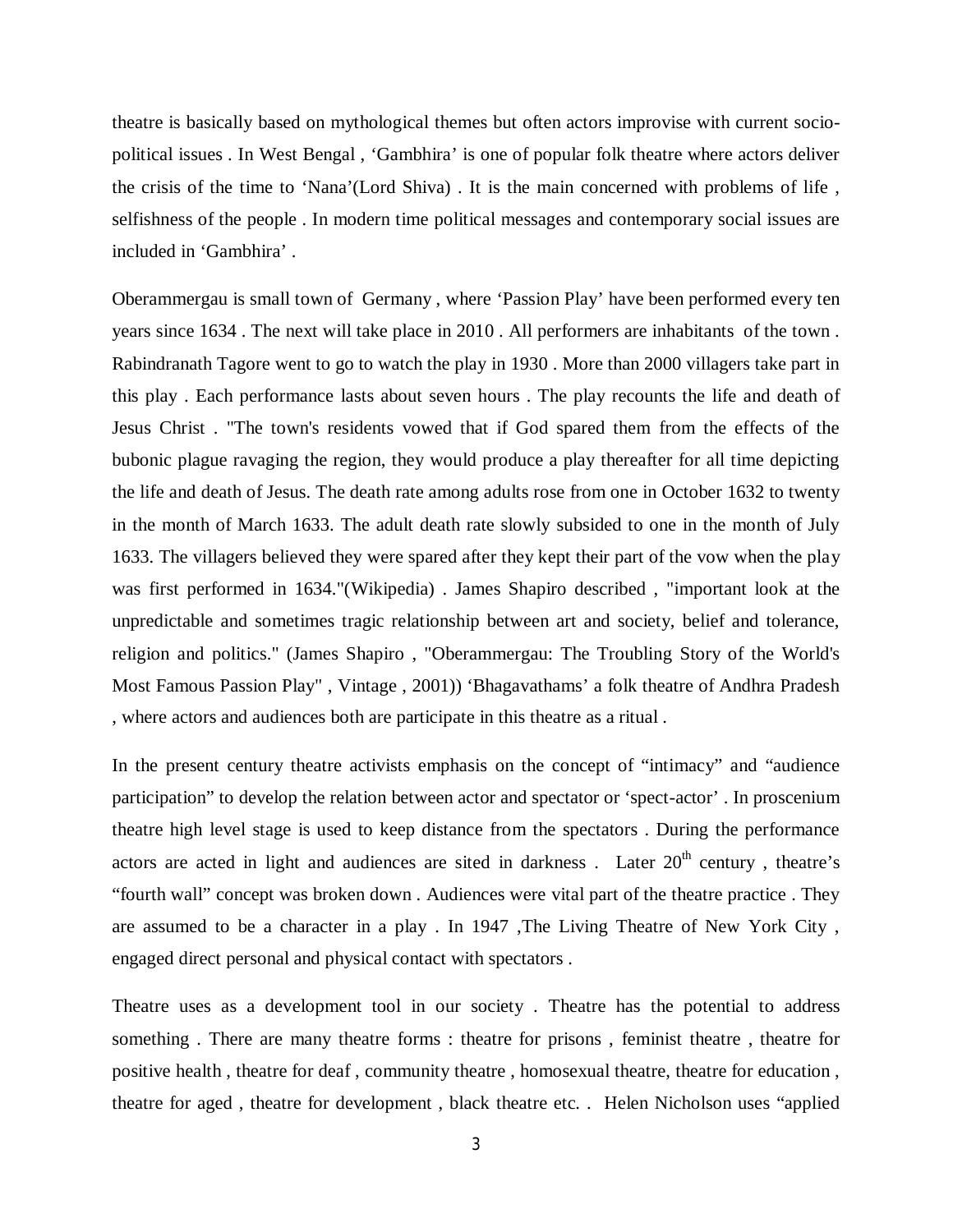theatre" as "a shorthand to describe forms of dramatic activity that primarily exist outside conventional mainstream theatre institutions, and which are specifically intended to benefit individuals, communities and societies" (Helen Nicholson, Applied Drama : The Gift of Theatre , Basingstoke: Palgrave Macmillan, 2005, page 2) . Where theatre is practiced "for the people" and "by the people" as a way to develop communities to listen their problem and raise their voice and solve their own problem . In 1970 , Brazilian theatre director Augusto Boal developed the theory of "Theatre of the Oppressed" . Here actors are acted as a social servants . And spectators are treated as a 'sepct-actor' . It aims not only awareness to the people , they also active participate in the development process .

Actor--> Theatre <--Spectator

Theatre -> Entertainment + Education + Participation

Victoria Target Theatre Society is a senior's drama group in Victoria BC Canada who performs plays relevant to aging . They use theatre to address senior's issues . All plays are performed by seniors .

The Workers' Theatre movement(WTM) was set up in 1926 . It developed "agit-prop" theatre as a vehicle for political agitation .It invited working class audiences to agitate political change . It introduced contemporary social and political issues about and for workers. The  $19<sup>th</sup>$  century in Europe , labourers and party workers wrote and performed plays .

Agit-Prop Theatre: It offers to create on social issues. Actors or group are engaged to investigate the particular social issues, analyze and research the issue , create characters and dialogues , formulate a possible solution and present the drama to specific target audiences .

$$
Agit\text{-}Prop = Agitation + Propaganda
$$

In India, political parties use street theatre as a tool for the purpose of arousing political and social consciousness. Here street theatre is more essential than other forms.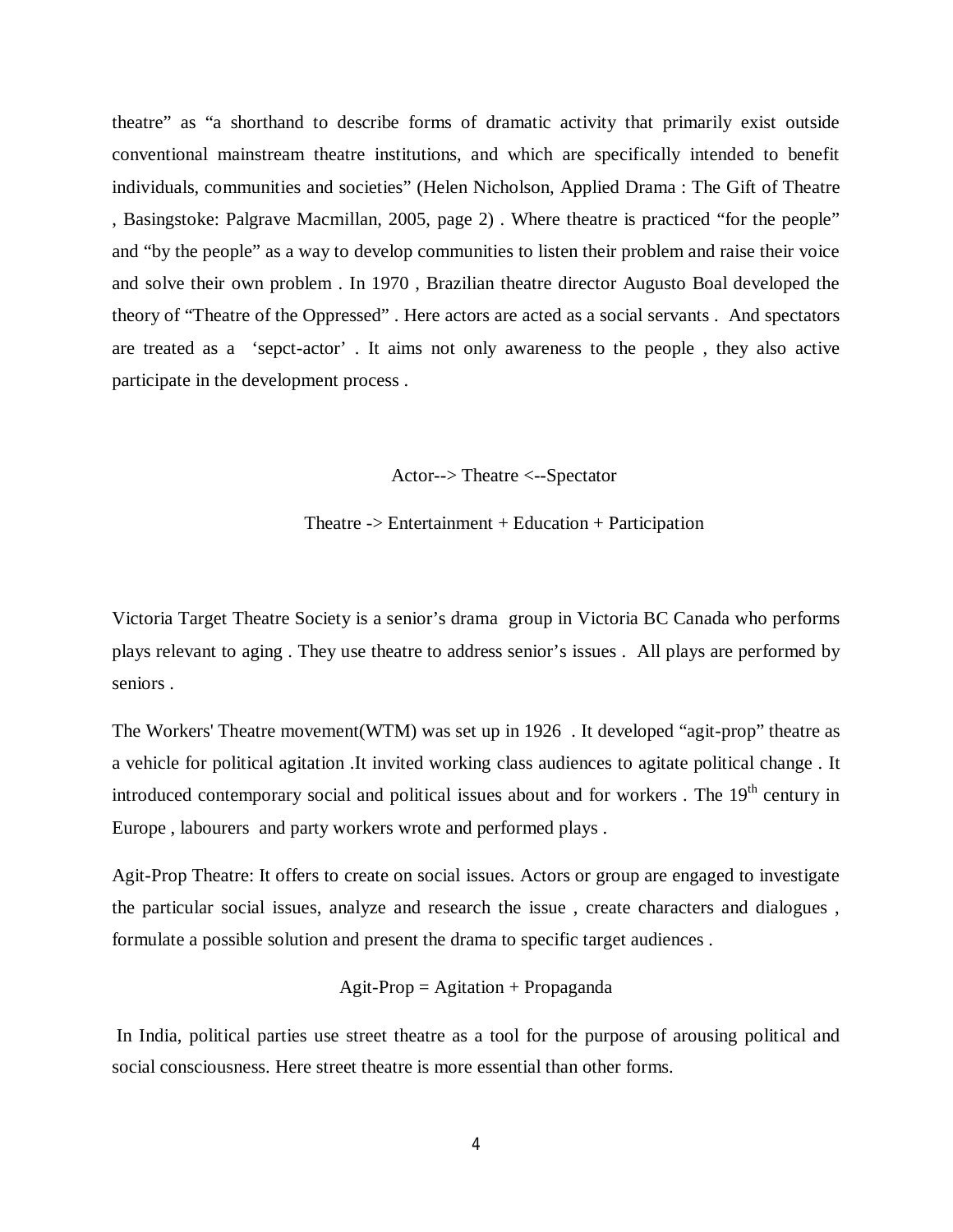Participatory Theatre: It grab people of the street corner and them become characters in protest of the play. It is amazing and important impact spreads widely in audiences.

"Street theatre is a combination of theatre and activism . . ."( Encyclopedia of Social Movement Media SAGE reference , Editors John D. H. Downing, John Derek Hall Downing , SAGE, 2011 page - 513 ) . Street theatre used to raise issues in the local and community. It is a form of theatre where audiences have not prepared to watch the play. They do not have much time in hand . Street Theatre produces in short time. Nita Jain said in Audience Participation on street plays , "Street theatre is generic term for all manner of performances conducted where people are on the street or in the marketplace . Performances can be short and impromptu . . ." ( Perspectives and Challenges in Indian-English Drama , Editor - Neeru Tandon , 'Audience Perticipation on street plays, Nita Jain, Atlantic Publishers & Dist, 2006 page  $-99$ ). Street theatre writes keeping in mind of the passers .

Street Theatre movement began with political and social agenda. In 1951, IPTA produced Umanath Bhatyacharya's "Chargsheet" on communist leaders imprisoned without trial. Panu Paul directed the play. Panu Paul, Utpal Dutta , Ritwik Ghatak and Mumtaj Ahamed acted in this play . It was the first street play where Utpal Dutta acted. The duration of play was only 45 mints. The first election of West Bengal in 1952 , Panu Paul wrote and directed "Voter Bhet" street theatre . Utpal Dutta acted in this play . Panu Paul wrote 'Maloer Soinik' , 'Hindi-Chini Bhai Bhai', 'Kato Dhane Kato Chal' etc. . Utpal Dutta was the left-wing activist theatre director of West Bengal who performed and wrote almost 25 street plays in support of Bengal's communist party candidates. His plays have radical edge . He used street theatre as a political and social weapon. He believed , " Street theatre is the medium where political consciousness of millions worker people and political perception of actors both are enlarged on stage " (Utpal Dutta , Sada Poshak o Kalo Hat , Gananatya , 1980 , Page – 176). In 1965, Utpal Dutta was arrested and jailed. His most notable street plays are 'Special Train', 'Din Badoler Pala', 'Gerila' , 'Samajtantrik Chal' etc. .

Badal Sircar also extended street theatre as 'free theatre' addressing political issues . In the 1990s, he took his group to villages. He said of his theatre, "There is no separate stage—the performance is on the floor; that is the Performers and the spectators are within the same environment. ... This is intimate theatre. The performers can see the spectator clearly, Can